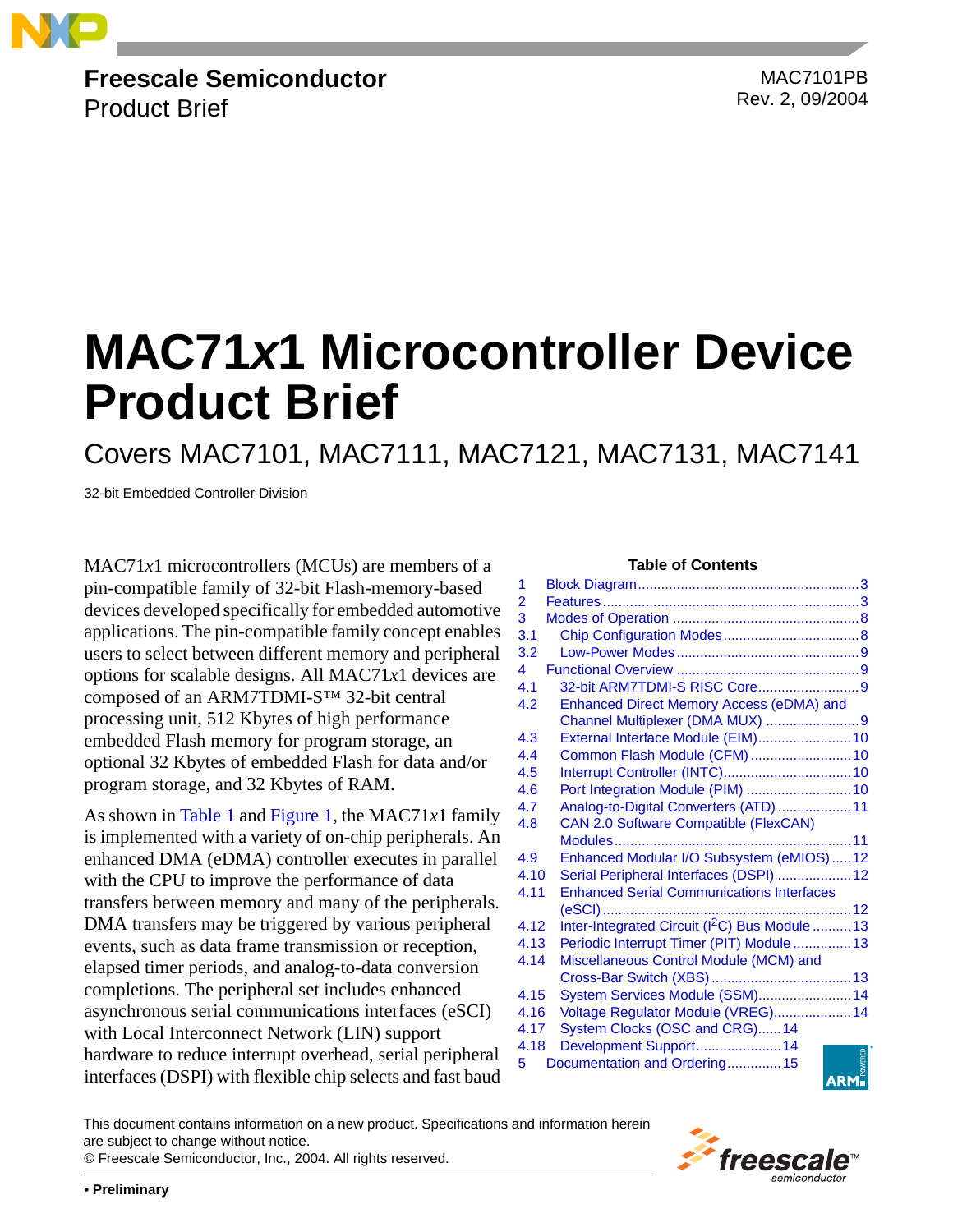

<span id="page-1-0"></span>

|                            |   | <b>MAC7101</b>      | <b>MAC7111</b> | <b>MAC7121</b>     | <b>MAC7131</b> | <b>MAC7141</b>  |  |
|----------------------------|---|---------------------|----------------|--------------------|----------------|-----------------|--|
| Program Flash              |   | 512 Kbytes          |                |                    |                |                 |  |
| Data Flash                 |   | 32 Kbytes           |                |                    |                |                 |  |
| <b>SRAM</b>                |   | 32 Kbytes           |                |                    |                |                 |  |
| <b>External Bus</b>        |   |                     | Yes            |                    | Yes            |                 |  |
| ATD Modules <sup>(1)</sup> | A | Yes                 | Yes            | Yes                | Yes            | Yes             |  |
|                            | B | Yes                 |                |                    | Yes            |                 |  |
| <b>CAN Modules</b>         | A | Yes                 | Yes            | Yes                | Yes            | Yes             |  |
|                            | B | Yes                 | Yes            | Yes                | Yes            | Yes             |  |
|                            | C | Yes                 | Yes            | Yes                | Yes            |                 |  |
|                            | D | Yes                 | Yes            | Yes                | Yes            |                 |  |
| eSCI Modules               | A | Yes                 | Yes            | Yes                | Yes            | Yes             |  |
|                            | B | Yes                 | Yes            | Yes                | Yes            | Yes             |  |
|                            | C | Yes                 | Yes            | Yes                | Yes            |                 |  |
|                            | D | Yes                 | Yes            | Yes                | Yes            | Yes             |  |
| <b>DSPI Modules</b>        | A | Yes                 | Yes            | Yes                | Yes            | Yes             |  |
|                            | B | Yes                 | Yes            | Yes <sup>(2)</sup> | Yes            | Yes             |  |
| $I2C$ Module               |   | Yes                 | Yes            | Yes                | Yes            | Yes             |  |
| eMIOS Module               |   | 16 channels, 16-bit |                |                    |                |                 |  |
| <b>Timer Module</b>        |   | 10 channels, 24-bit |                |                    |                |                 |  |
| GPIO Pins (max.) $(3)$     |   | 112                 | 112            | 85                 | 128            | 72              |  |
| Package                    |   | 144 LQFP            | 144 LQFP       | 112 LQFP           | 208 MAP BGA    | <b>100 LQFP</b> |  |

### **Table 1. MAC71***x***1 Device Derivatives**

NOTES:

1. 16 channels, 8/10-bit, per module.

2. Only three chip select signals available.

3. Early mask set devices (L49P) reduce these values by one.

rate switching, inter-integrated circuit  $(I^2C^{TM})$  bus controllers, FlexCAN interfaces with flexible message buffering, an enhanced modular I/O subsystem (eMIOS) with sixteen high-performance 16-bit timers, one or two sixteen-channel 10-bit analog-to-digital converters (ATD), general-purpose timers (Programmable Interrupt Timer (PIT)) and two special-purpose timers (Real Time Interrupt (RTI) and Software Watchdog Timer (SWT)). The peripherals share a large number of general purpose input-output (GPIO) pins, all of which are bidirectional and available with interrupt capability to trigger wake-up from low-power chip modes.

Internal data paths between the CPU core, eDMA, memory and peripherals are all 32 bits wide, further improving performance for 32-bit applications. The MAC7111 and MAC7131 also offer a 16-bit wide external data bus with 22 address lines, allowing access of up to 4 MBytes of external address space. The inclusion of a programmable PLL module allows power consumption and performance to be adjusted to suit operational requirements. Both E-ICE and Nexus 2 interfaces are implemented to support development and debug tool chains.

MAC71*x*1 devices include an on-chip multi-output voltage regulator, thus requiring only a single external 3.3V to 5V power supply. The maximum operating range of devices in the family covers a junction temperature of  $-40^{\circ}$  C to 150° C and CPU clock frequencies up to 50 MHz (below 105° C, frequency is limited to 40 MHz @ 150° C). Packaging options range from 100-pin LQFP up to 208-pin MAP BGA.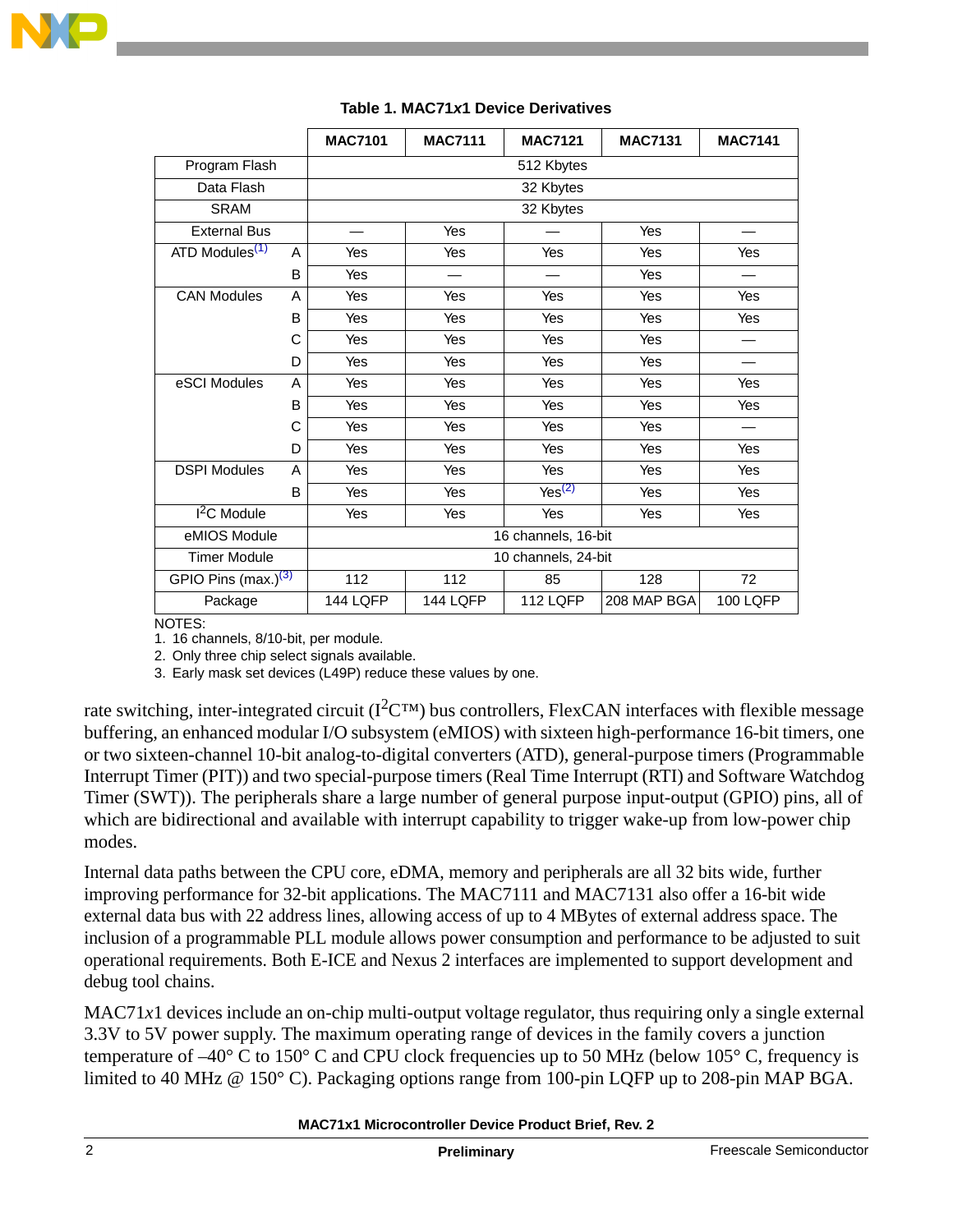

### <span id="page-2-0"></span>**1 Block Diagram**



**Note:** Refer to [Table 1](#page-1-0) for details of peripheral and memory configurations

**Figure 1. MAC71***x***1 Device Block Diagram**

### <span id="page-2-2"></span><span id="page-2-1"></span>**2 Features**

As shown in [Figure 1](#page-2-2), MAC7100 family devices are organized into two major blocks:

- Standard Product Platform (SPP) The SPP consists of the ARM7TDMI-S processor core and an enhanced direct memory access controller connected to a high-performance 32-bit bus through a cross-bar bus switch to the rest of the chip modules. The SPP also contains an interrupt controller, SRAM controller, Flash memory controller, external bus interface, peripheral bus bridge, and miscellaneous control module.
- Intelligent Peripheral Subsystem (IPS) The IPS consists of the voltage regulator, oscillator, clock and reset generator, port integration module, DMA request multiplexer, analog to digital converter((s)), enhanced modular I/O subsystem, enhanced serial communications controllers, serial peripheral interface(s), FlexCAN controller(s), an inter-integrated circuit ( $I<sup>2</sup>C$ ) bus controller, programmable interrupt timer, and system services module.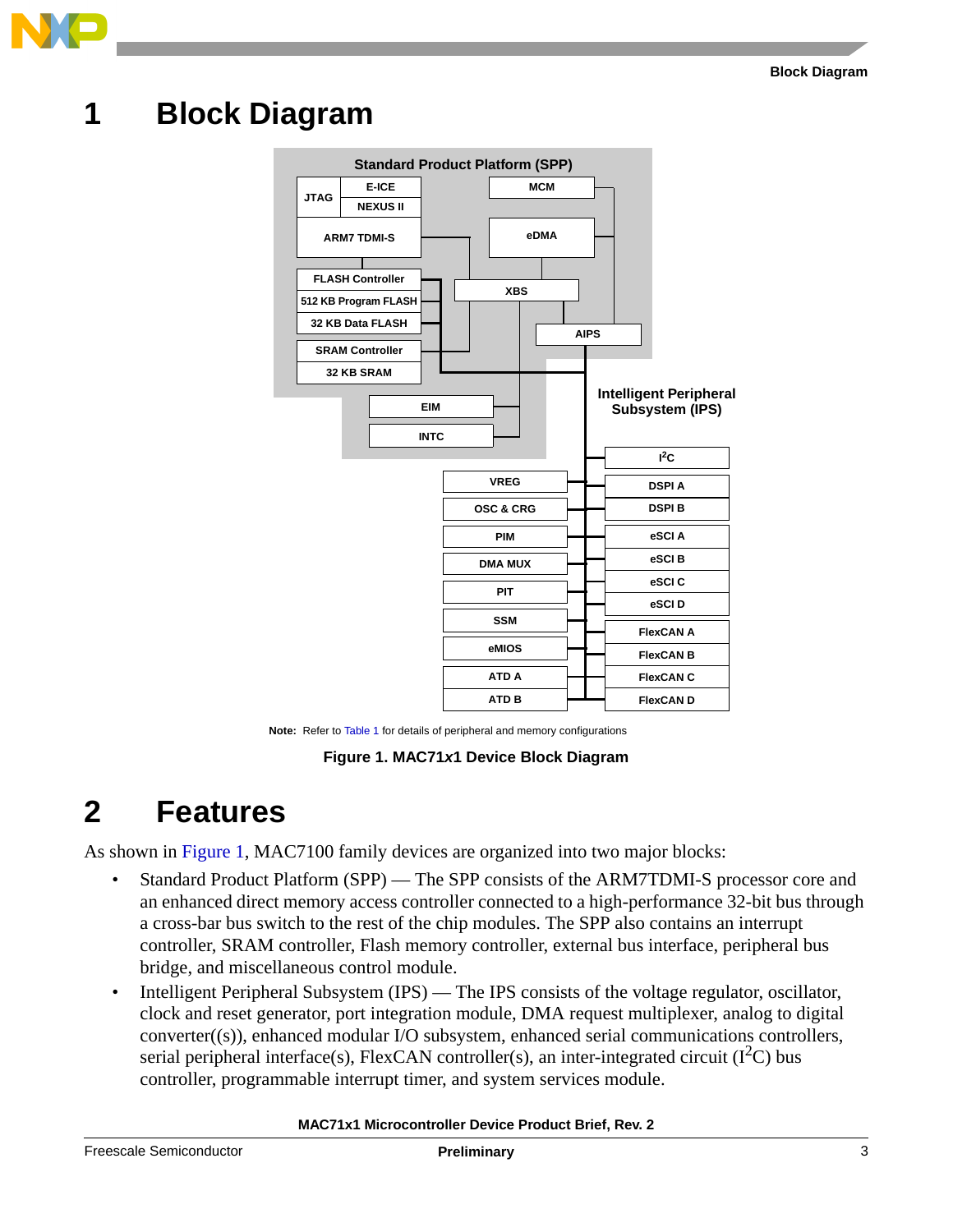

#### **Features**

The primary features of  $MAC71x1$  integrated processors include the following:

- General MAC7100 family features
	- Up to 50 MHz operating frequency
	- RISC core, eDMA, and memory connected via high performance 32-bit bus
	- Separate 32-bit bus interface for slower system peripherals
	- External bus interface available to support off-chip devices (on selected devicesMAC7111 and MAC7131 only)
- 32-bit ARM7TDMI-S RISC core
	- Supports 32-bit and 16-bit (THUMB) instruction sets for code size efficiency
	- 32 bit wide data path
	- Alternate general-purpose registers
	- Byte (8-bit), halfword (16-bit), and word (32-bit) data types supported
- Enhanced Direct Memory Access (eDMA) and Channel Multiplexer (DMA MUX)
	- Supports transfers between system memories, external devices, peripheral modules (ATD, DSPI, eMIOS, eSCI, and  $I^2C$ ), and general-purpose I/O using a dual-address transfer protocol
	- DMA MUX allows assignment of any DMA request source to any available eDMA channel
	- Programmable transfer control descriptors stored in local eDMA memory
	- Programmable source and destination address with configurable offset
	- Programmable transfer size and nesting via 32-bit major and 16-bit minor loop counters
	- Different final source and destination addresses allow circular queue operation
	- Programmable priority levels for each channel
	- Bandwidth control for each channel
	- Independently programmable read/write sizes
	- Periodic triggering of up to 8 channels
- Memory options
	- 512 Kbyte program Flash EEPROM
		- 50 MHz single-cycle non-sequential access for aligned halfword and aligned word data
		- State machine controlled program/erase operations
		- Internal programming voltage generator
		- Small Flash sector protection sizes
		- Configurable flexible Flash protection fields
		- Protection violation flag
		- 10,000 program / erase cycle endurance
		- 15-year data retention
	- 32 Kbyte data Flash EEPROM
		- 16-bit wide memory accessed via peripheral bus interface
		- Relocatable to page zero to provide data Flash boot operation
		- State machine controlled program/erase operations
		- Internal programming voltage generator
		- Up to 8 protected sectors in the data Flash
		- 10,000 program / erase cycle endurance
		- 15-year data retention
	- 32 Kbyte RAM
		- Single cycle accesses to RAM for byte, halfword, and word reads and writes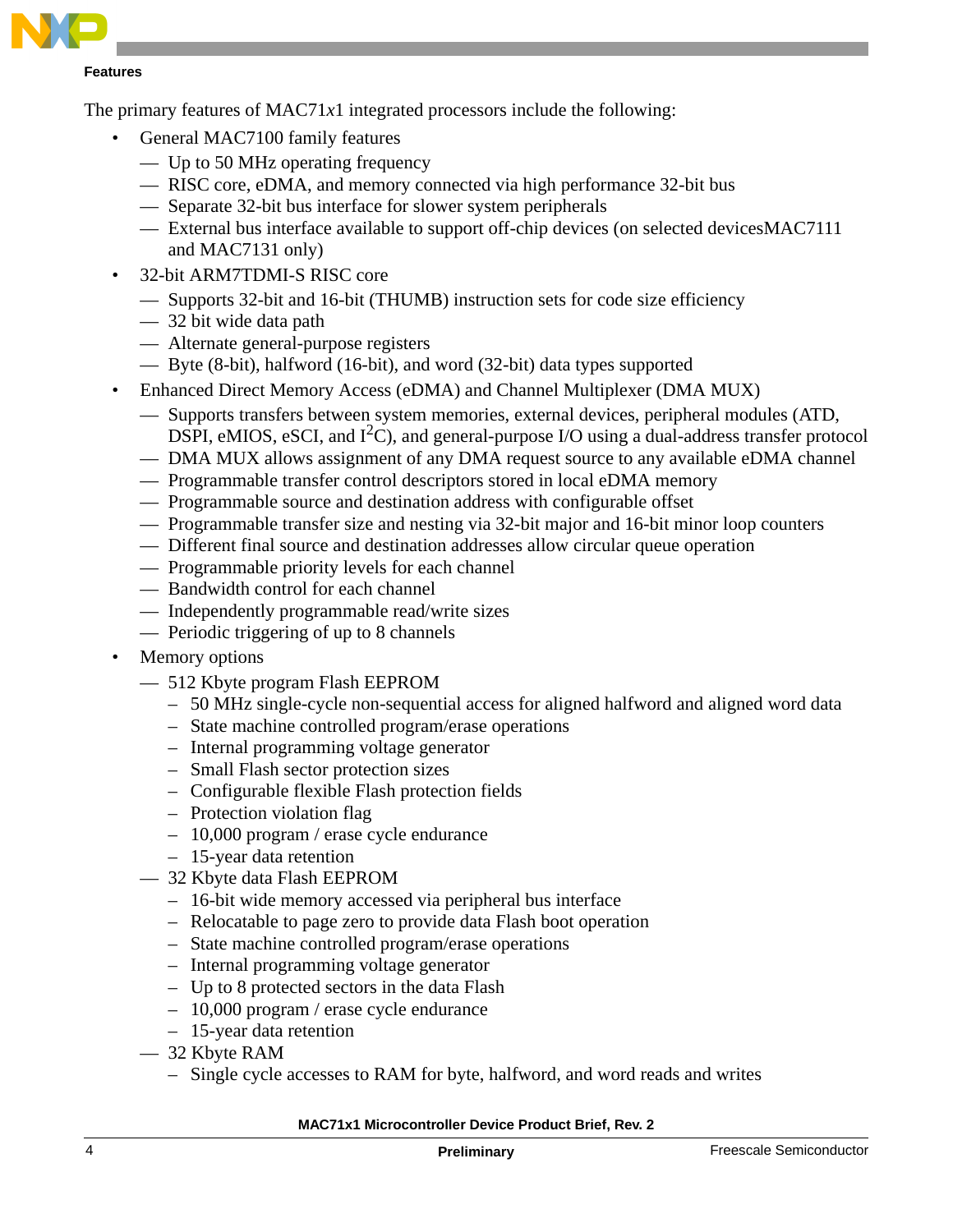

- Interrupt Controller (INTC)
	- 64 vectored interrupt sources
	- 44 peripheral, 17 DMA, 1 software watchdog timer, 2 external sources
	- 16 programmable interrupt priorities for every source, even in low-power modes
	- Multiple level interrupt nesting, with hardware support for first nesting level
	- Normal and Fast interrupt support
- General purpose input/output
	- Up to 128 port pins shared with peripherals
	- All ports are 16 bits wide, with pins bidirectional and independently selectable
	- Wake-up interrupt available on all port pins
- Analog-to-Digital Converter(s) (ATD)
	- One or two ATD modules
	- 16 analog input channels per ATD module
	- 10-bit resolution with  $\pm 2$  counts accuracy
	- 7µS minimum conversion time
	- Internal sample and hold circuitry
	- Programmable input sample time for various source impedances
	- Queued conversion sequences supported by eDMA controller
	- Unused analog channels can be used as digital I/O
	- External and on-chip sample triggers, including periodic triggering via the PIT module
	- Synchronized sampling between ATD modules using external or on-chip triggers
- CAN 2.0 software compatible modules (FlexCAN)
	- Two or four CAN modules
	- Full implementation of the CAN 2.0 protocol specification
	- Programmable bit rate up to 1M bps
	- Up to 32 flexible message buffers of 0 to 8 bytes data length for each module
	- All message buffers configurable for either Rx/Tx
	- Unused message buffer space can be used as general purpose RAM
	- Supports standard or extended messages
	- Time stamp, based on a 16-bit free-running counter
	- Maskable interrupts, including low-power mode wake up on bus activity
	- Programmable I/O modes
- Enhanced Modular I/O Subsystem (eMIOS)
	- 16 unified channels, each of which can be enabled for eDMA service
	- Three 16-bit counter buses, with synchronization between timebases
	- One global prescaler plus prescaler available on each channel
	- Channels can be individually disabled to assist with power saving
	- Fourteen channel operating modes available:
		- General-purpose input/output
		- Single-action input capture
		- Single-action output compare
		- Input pulse width measurement
		- Input period measurement
		- Double-action output compare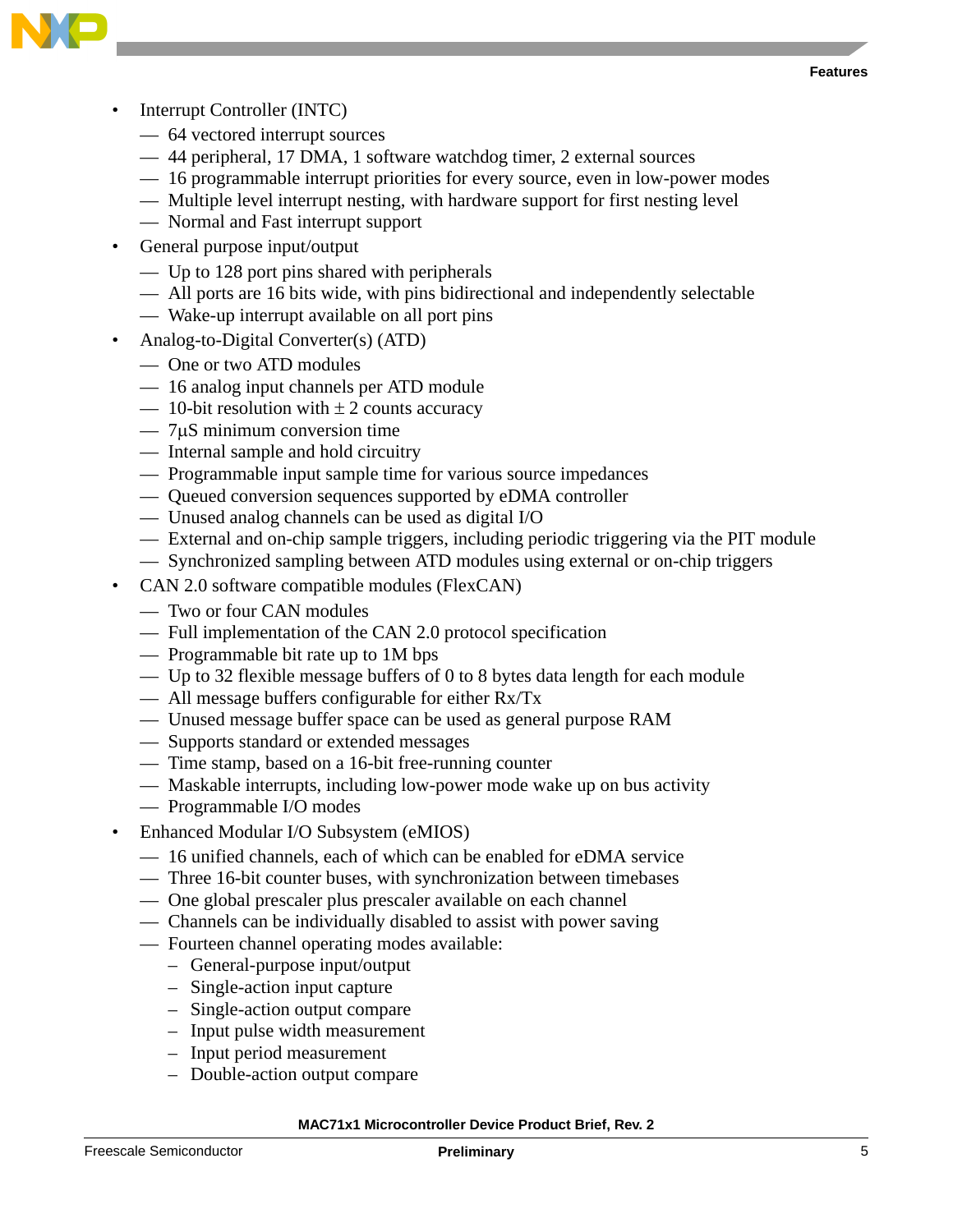

**Features**

- Pulse/edge accumulation
- Pulse/edge counting
- Quadrature decode
- Windowed programmable time accumulation
- Modulus counter
- Output pulse width modulation
- Output pulse width modulation, center aligned
- Output pulse width and frequency modulation
- Serial Peripheral Interfaces (DSPI)
	- Two DSPI modules
	- Full duplex, synchronous transfers
	- Master or slave operation
	- Programmable master bit rates
	- Programmable clock polarity and phase
	- End-of-transmission interrupt flag
	- Flexible baud rates available
	- Programmable data frames from 4 bits to 16 bits
	- Up to 4 chip select lines enable 16 external devices to be selected using external multiplexer
	- Two DMA request signals per module for message frame support
	- Separate transmit and receive FIFOs for improved system performance
	- Queueing operation possible through use of eDMA controller channels
	- Fast switching between SPI slave device types via transfer attributes coupled with data
	- General purpose I/O functionality on pins when not used for DSPI
- Enhanced Serial Communications Interfaces (eSCI)
	- Three or four eSCI modules
	- Standard non-return-to-zero (NRZ) mark/space format
	- Full-duplex operation
	- Software selectable word length (8- or 9-bit words)
	- 10/11- or 13/14-bit break character formats available
	- 13-bit programmable baud-rate modulus counter
	- Separately enabled transmitter and receiver
	- Separate receiver and transmitter CPU interrupt requests
	- Programmable transmitter output polarity
	- Two receiver wake-up methods
	- Interrupt-driven operation with eight flags
	- Receiver framing error detection
	- Hardware parity checking
	- $-1/16$ -bit time noise reduction
	- Two DMA request lines per module (one each for receive and transmit data)
	- Support for LIN bus protocol (version 1.2 and version 2.0).
		- Full LIN master node autonomous message frame handling.
		- Frame hardware significantly reduces interrupt overhead.
		- LIN message header generation.
		- Slave timeout detection.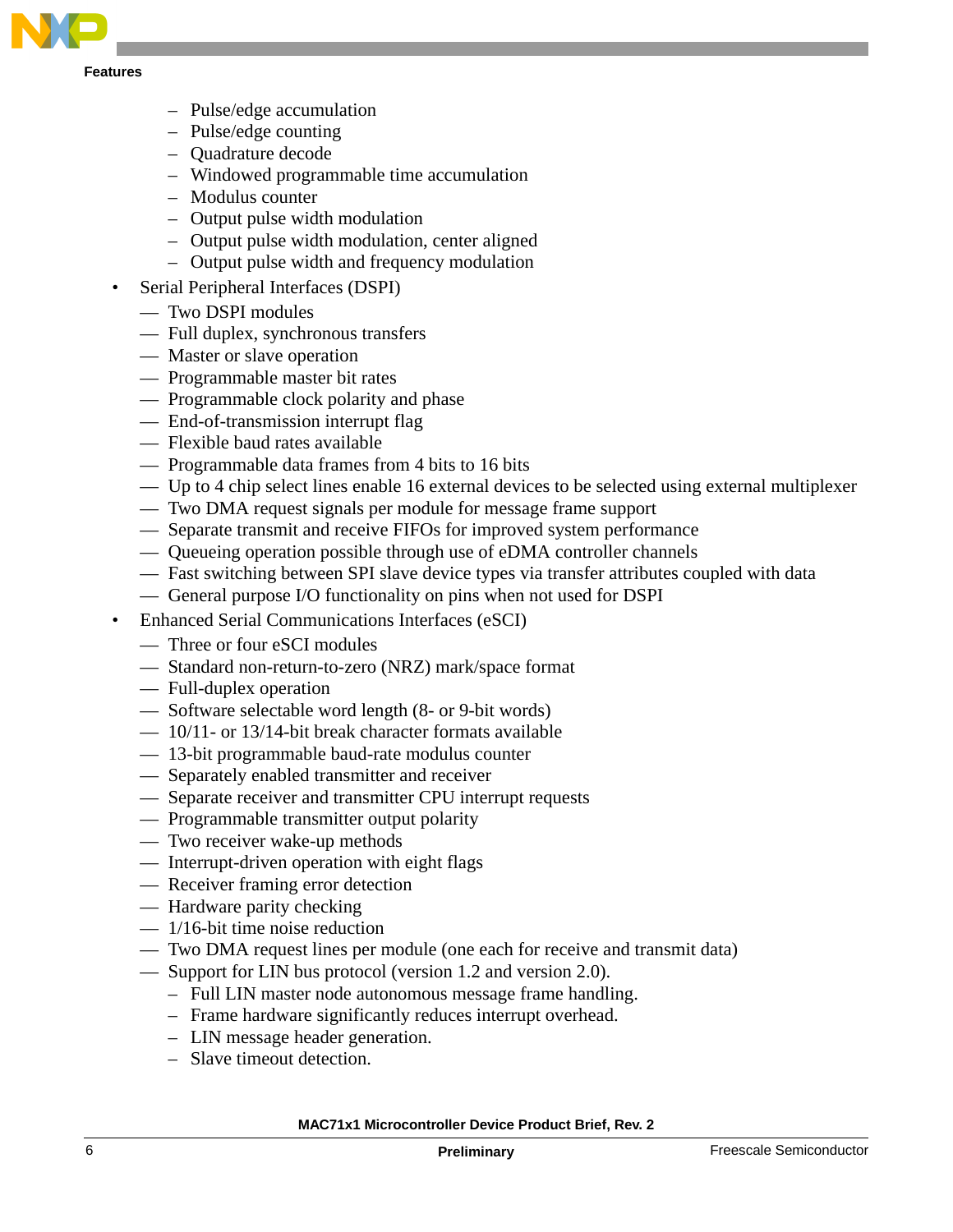



- Optional CRC message checking.
- Detection and flagging of LIN errors.
- Inter-Integrated Circuit  $(I<sup>2</sup>C)$  Bus module
	- Two wire bi-directional serial bus for on-board communications
	- Compatibility with  $I^2C$  Bus standard
	- Multi-master operation
	- Software-programmable for one of 256 different serial clock frequencies
	- Interrupt-driven byte-by-byte data transfer
	- Arbitration-lost interrupt with automatic mode switching from master to slave
	- Calling address identification interrupt
	- Start and stop signal generation/detection
	- Repeated START signal generation
	- Acknowledge bit generation/detection
	- Bus-busy detection
	- Two DMA request lines to receive and transmit data
- Periodic Interrupt Timer (PIT) Module
	- Independent timeout periods for each of the ten 24-bit timers
	- One real-time interrupt (RTI) timer to wake up the CPU in wait mode or pseudo-stop mode
	- Eight timers that can be configured to generate DMA trigger pulses
	- Four timers that can be configured to generate interrupts instead of triggers
	- Two timers that can be configured to generate ATD trigger pulses
- Miscellaneous Control Module (MCM)
	- Program-visible information regarding the device configuration and revision
	- SPP module configuration and reset status
	- Software watchdog timer with programmable, staged response
	- Wake-up control for exiting sleep modes
	- Cross-bar switch remapping
	- Address information for faulted memory accesses
- System Services Module (SSM)
	- Memory sizes and status
	- Device mode and security status
	- eDMA status
	- Reserved address space protection
	- Debug status port configuration
- Development support
	- Real-time instruction trace support via Nexus II interface
	- Selectable Nexus port position on 208-pin MAP BGA and 144-pin LQFP packaged device
	- ARM Embedded ICE debug interface
	- JTAG Test Access Port (TAP) interface
	- Debug mode access to CPU registers
	- Real Time memory access
	- Hardware Breakpoints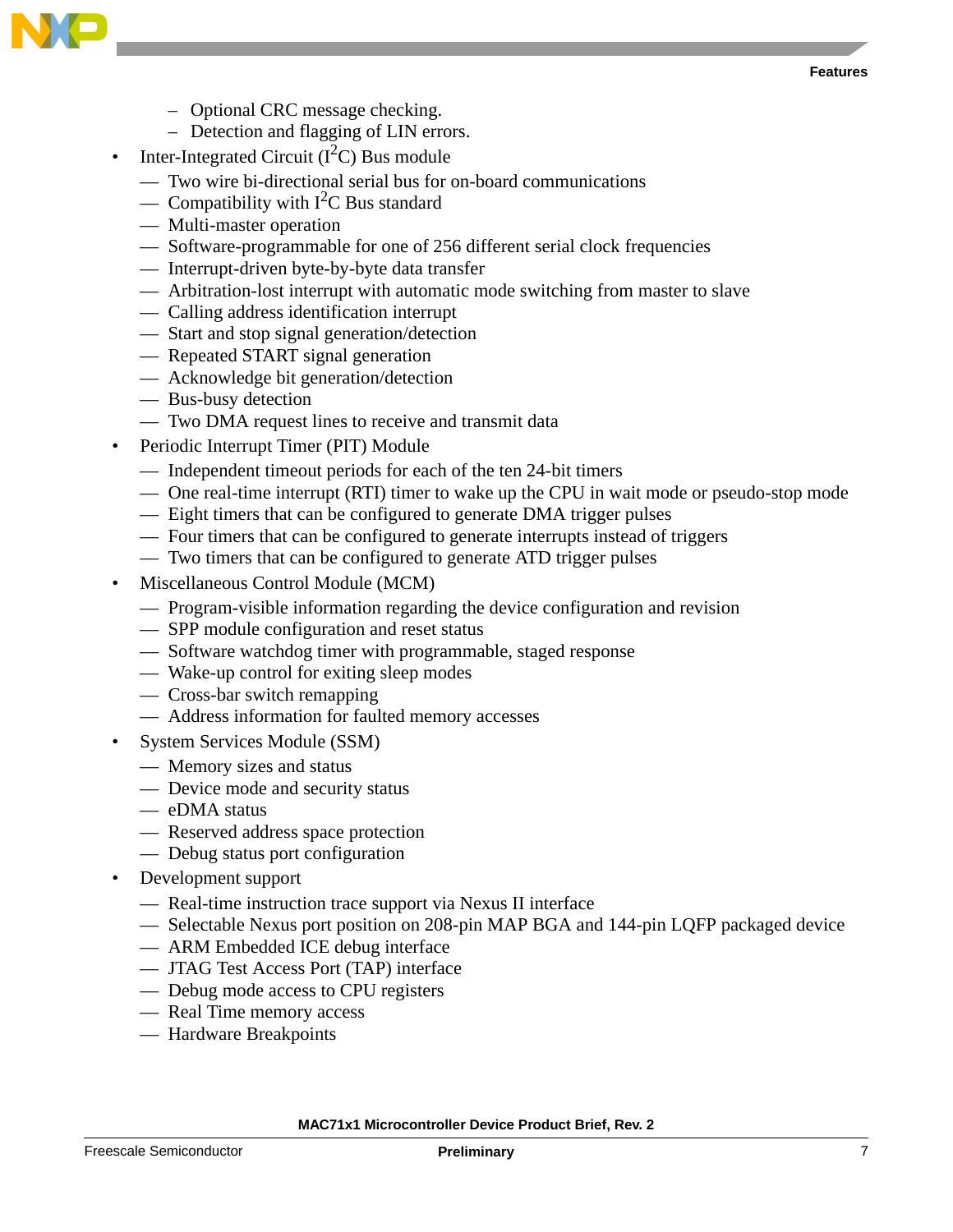

#### **Modes of Operation**

- Clock generation
	- Selectable Standard Pierce or low-power Amplitude Loop Controlled (ALC) Pierce oscillator
	- Phase-locked loop clock frequency multiplier
	- Self-clocking mode available in absence of external clock
	- Low power 0.5 to 16 MHz crystal oscillator reference clock
	- Clock generation and monitor, reset control, and software watchdog timer (SWT)
- I/O lines with 5 V input and drive capability, 5 V ATD converter inputs
- 2.5 V logic supply, with internal 5 V to 2.5 V Regulator
- 208-pin MAP BGA, 144-pin LQFP, 112-pin LQFP, and 100-pin LQFP package options

### <span id="page-7-0"></span>**3 Modes of Operation**

### <span id="page-7-1"></span>**3.1 Chip Configuration Modes**

Devices in the MAC700 family operate in several different modes, depending on the particular application and stage of development. There are 6 modes available for MAC71*x*1 devices, as determined via external input during reset as well as the security state of the on-chip program Flash memory. The selected mode affects the memory map, debug features, and security features:

- Normal Single-Chip Mode
	- All debug features available
	- Boot from program Flash
- Normal Expanded Mode
	- All debug features available
	- Boot from off-chip device using the external bus interface
	- Program and data Flash memory available
- Secured Single-Chip Mode
	- No debug features available
	- No external bus interface
	- Boot from program Flash
	- JTAG lockout recovery available
- Secured Expanded Mode
	- All debug features available.
	- Boot from off-chip device using the external bus interface
	- Program and data Flash memory not available
- Data Flash Boot Mode
	- All debug features available
	- Boot from data Flash
- Secured Data Flash Boot Mode
	- No debug features available
	- No external bus interface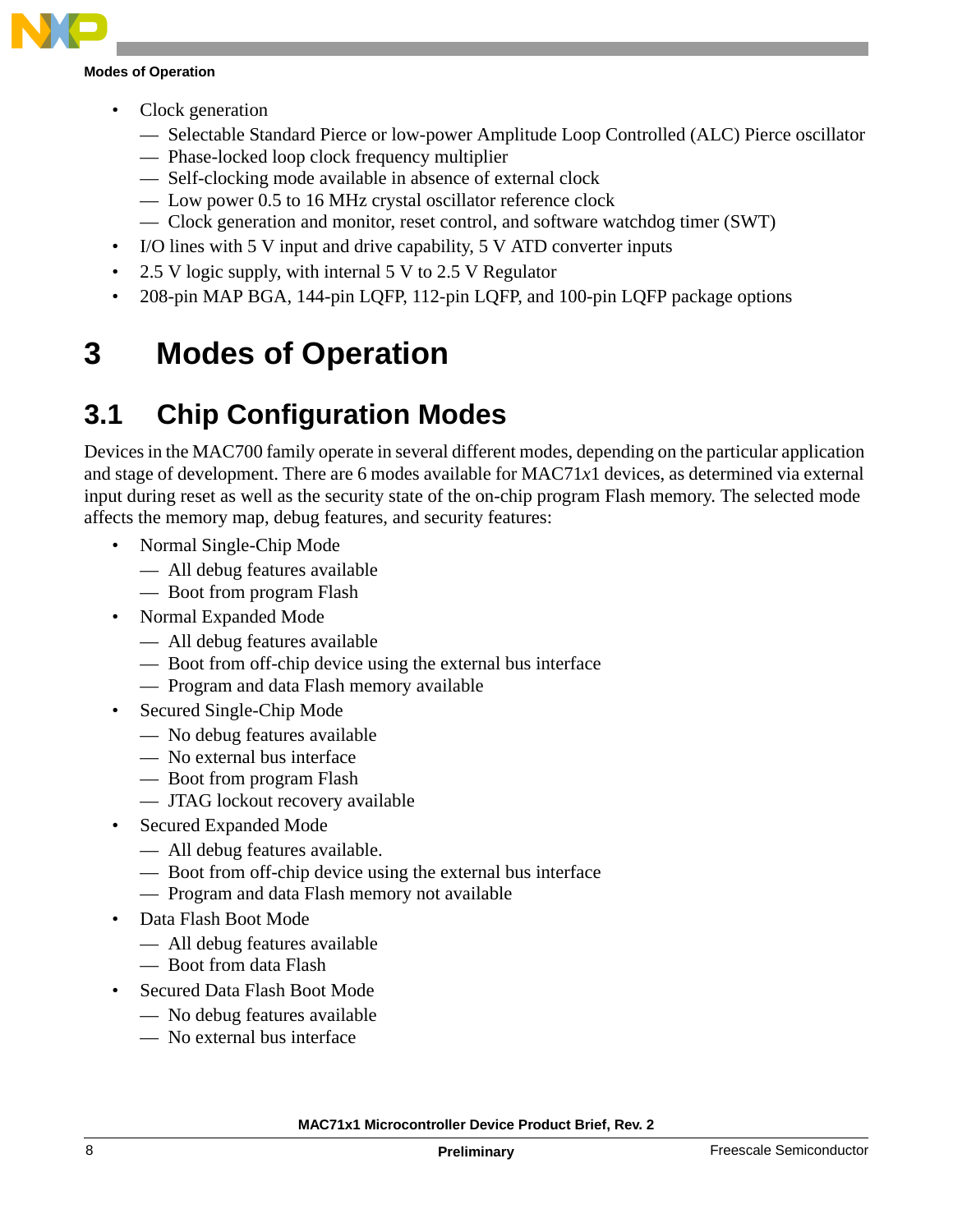

— Boot from data Flash

— JTAG lockout recovery available

### <span id="page-8-3"></span>**3.2 Low-Power Modes**

There are three low-power modes available:

Stop Mode (provides the lowest power consumption)

This is a mode in which all MCU clocks are stopped for maximum power savings. Typically, when stop mode is requested, each module puts itself in a known state and then sends a stop acknowledge signal to inform the clock module that it can stop the clocks.

• Pseudo-Stop Mode

The oscillator continues to run and most of the system and peripheral clocks are stopped. If the respective enable bits are set, the SWT and RTI will continue to run, otherwise they also stop.

Doze Mode

This is a mode in which the CPU bus is kept alive and a global doze mode request is sent to all peripherals asking them to enter low power mode. Typically, when doze mode is requested, each peripheral can be enabled to enter low power mode or continue normal operation.

### <span id="page-8-0"></span>**4 Functional Overview**

The following is a brief summary of the functional blocks in the MAC7100 devices. For more details refer to the *MAC7100 Microcontroller Family Reference Manual* (MAC7100RM).

### <span id="page-8-1"></span>**4.1 32-bit ARM7TDMI-S RISC Core**

The MAC7100 family is implemented with an ARM7 CPU. This is a 32-bit RISC core with a three-stage pipeline for high instruction throughput. The core used across the family is the ARM7TDMI-S, which supports both 32-bit and 16-bit (THUMB) instruction sets for optimum code density. No architectural modifications have been made to this core during implementation, enabling the MAC7100 family to remain compliant to the ARM ISA V4T and existing tool chains. The core is implemented to support big endian memory systems.

### <span id="page-8-2"></span>**4.2 Enhanced Direct Memory Access (eDMA) and Channel Multiplexer (DMA MUX)**

The implementation of the eDMA on the MAC7100 family is targeted towards cost-sensitive applications while providing a high level of functionality. The eDMA executes in parallel with the CPU, which enables transfers of data between the memory, peripherals, and off-chip devices with little intervention from the core; thus increasing system performance as well as simplifying software development. The eDMA is capable of performing complex data transfers with minimal intervention from a host processor via 16 programmable DMA channels. The hardware microarchitecture includes the eDMA engine (which performs source / destination address calculations and data movement operations), and a dedicated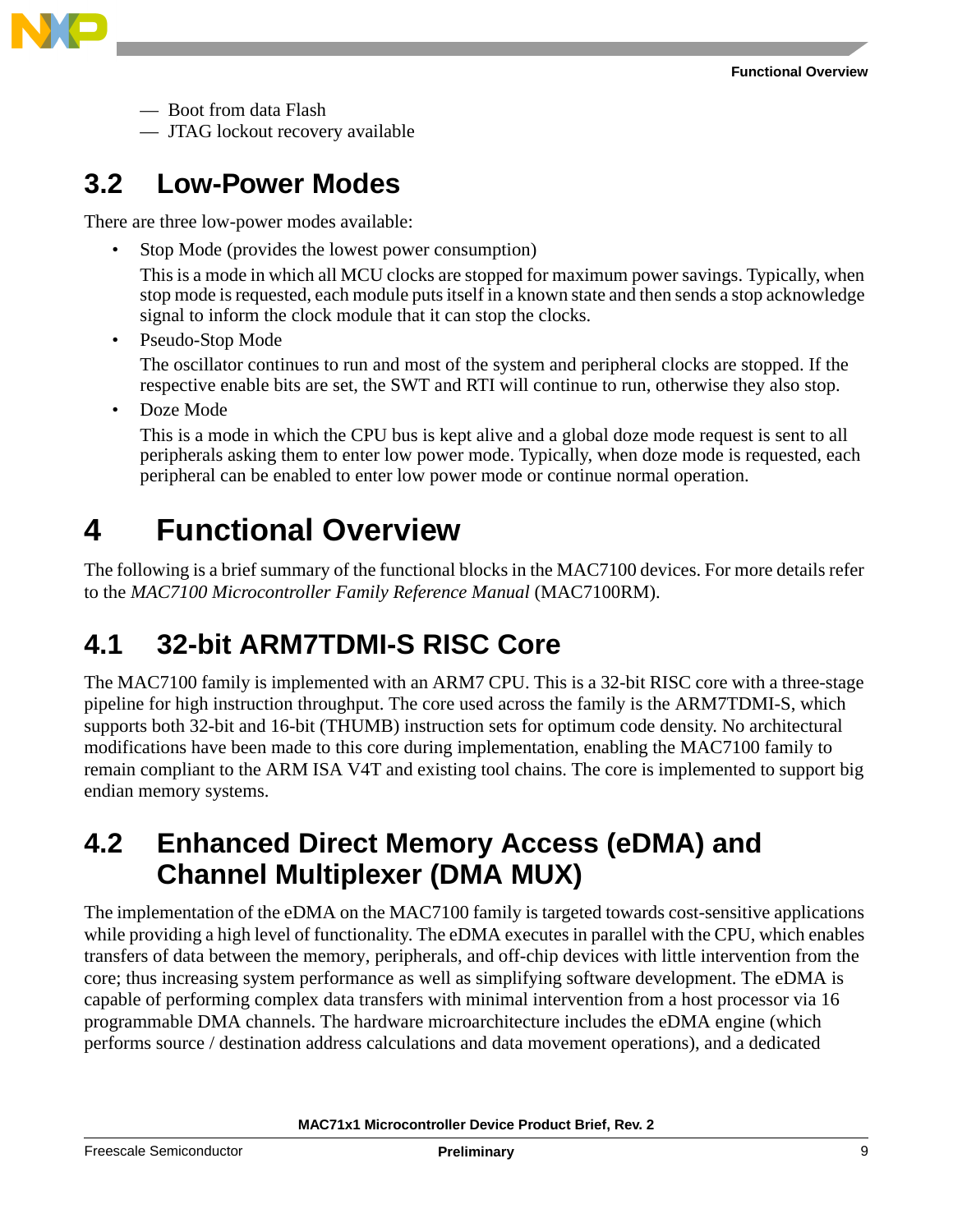

#### **Functional Overview**

memory array containing transfer control descriptors. The SRAM-based implementation is utilized to minimize overall module size.

### <span id="page-9-3"></span>**4.3 External Interface Module (EIM)**

The EIM connects the device to off-chip resources and is not available in all MAC71*x*1 packages. Two components make up this module: a user-programmable chip select module and the bus controller. The bus controller uses a simple, flexible bus protocol that supports a variety of external memory devices with little or no external logic needed, and is based on the external bus of the 68K/Coldfire® family of devices. All transfers on the external bus are controlled by the MCU masters (CPU or eDMA).

The EIM supports a normal three clock-cycle access, but a two cycle fast termination can also be used if the transfer acknowledge signal is asserted before the rising edge of the second CLKOUT cycle. The EIM also provides support for burst transfers of up to 16 bytes of data with the proper external support logic.

### <span id="page-9-0"></span>**4.4 Common Flash Module (CFM)**

The CFM provides 512 Kbytes of 32-bit program Flash memory and 32 Kbytes of 16-bit data Flash memory. The Flash memory serves as electrically erasable and programmable, non-volatile memory. It is ideal for program and data storage for single-chip applications allowing for field reprogramming without requiring external programming voltage sources.

### <span id="page-9-1"></span>**4.5 Interrupt Controller (INTC)**

MAC7100 family devices implement an Interrupt Controller (INTC) Module which supports 64 interrupt requests. The INTC is a highly-programmable controller, collecting interrupt requests, mapping the requests into 16 priority levels, and then signalling the ARM processor when a properly enabled unmasked request is active. In response to the service routine's memory mapped interrupt acknowledge read cycle, the INTC returns a unique vector for each interrupt request and automatically manages masking of lower level requests. As any interrupt source can be assigned to any of the sixteen priority levels, and the INTC enables the definition of which priority levels are assigned to fast or normal interrupts, each interrupt source can be selected to generate either a fast or normal interrupt to the core by its assigned level.

### <span id="page-9-2"></span>**4.6 Port Integration Module (PIM)**

The Port Integration Module (PIM) provides the interface between the physical pins and either the general purpose I/O signals or the various peripherals which provide alternate signal functions. MAC71*x*1 devices implement up to 8 ports, each of which is 16-bits wide (all pins are not available in some packages). Each pin can be independently configured to be either in port mode or peripheral mode. When peripheral mode is selected, the pin's output and configuration are both controlled by the peripheral module. Each pin is also capable of being used as an interrupt source with a filter available to help eliminate instances of noise-generated false interrupts. For some devices, GPIO Port H is available rather than Port C; the PIM enables swapping of Port H and Port C in the address map to assist transparent porting of code between various devices. Following a reset into any mode other than normal or secured expanded mode, all pins are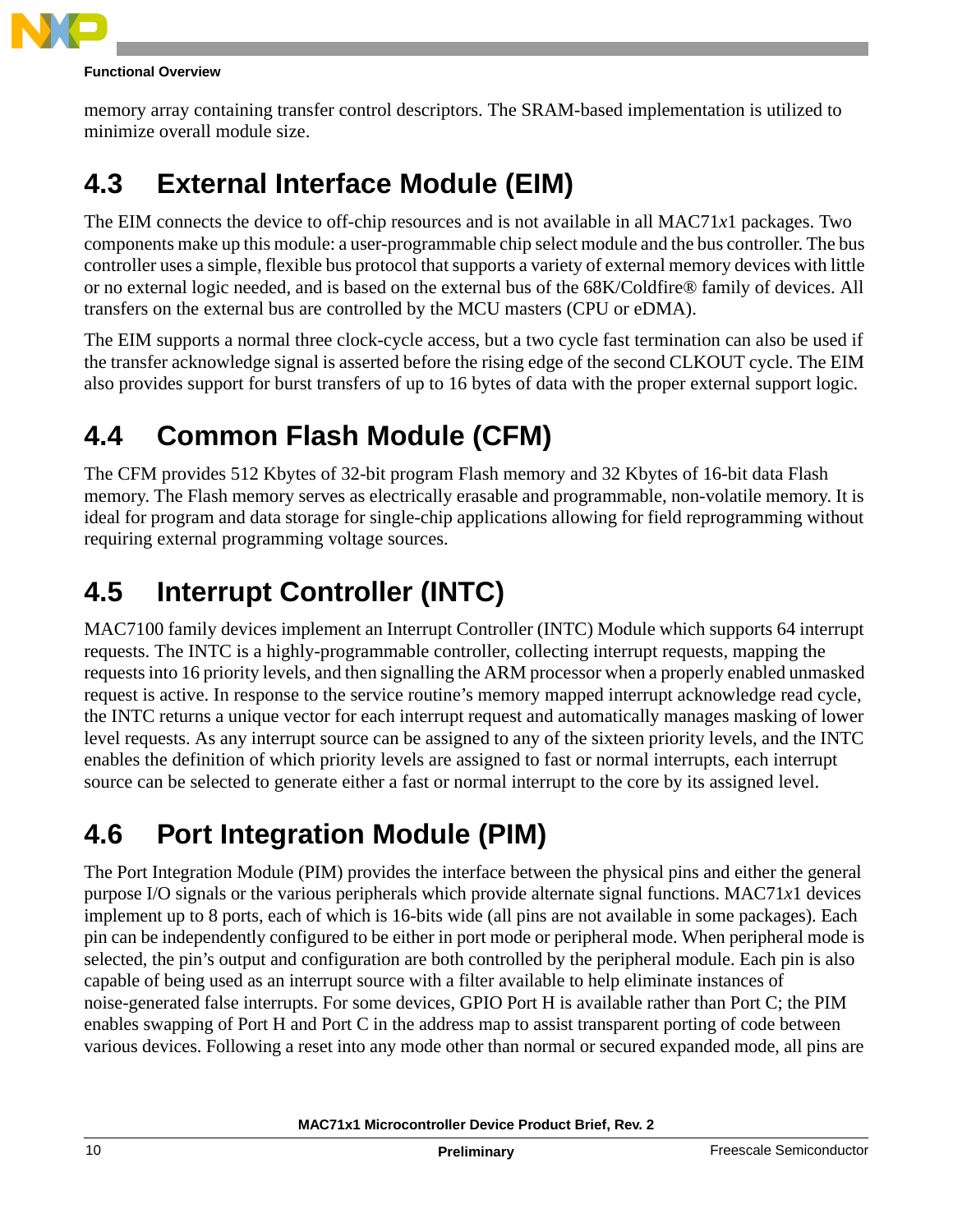

configured as general purpose inputs. Following a reset into normal or secured expanded mode, some pins are controlled by the External Interface Module (EIM) and are not available for general purpose functions.

In order to improve software performance, all pins can be controlled either in a port-wise or bit-wise manner in general purpose I/O mode. Registers are provided which allow each pin to be independently controlled by writing to a separate register. Mirror registers are also available to simplify read and write operations by accessing all pins in a port at one time.

### <span id="page-10-0"></span>**4.7 Analog-to-Digital Converters (ATD)**

The Analog-to-Digital Converter (ATD) Module is a 16-channel, multiplexed input, successive approximation analog-to-digital converter with a programmable resolution of 8 or 10 bits. MAC71*x*1 devices implement one or two Analog to Digital (ATD) Converter modules; refer to [Table 1](#page-1-0) for the ATD configuration of a specific device.

The ATD modules may be serviced by the eDMA in order to improve overall system performance. Two DMA request channels may be used by each of the ATDs (on devices with two ATDs): one channel per ATD to move conversion command words to the ATD command registers, and one channel per ATD to move conversion results out of the ATD result registers.The conversion command word is used to define parameters such as the mode of conversion, the channel to be converted and the length of the conversion. By defining a number of conversion words in the MCUs system memory, it is possible to build a predefined sequence of conversions which will be executed without the intervention of the CPU. It is also possible for the CPU to write the conversion command word and to read the conversion results directly without the need to use the eDMA.

MAC71*x*1 ATD modules include the ability to trigger a conversion sequence based on either an external signal or by one of two internal signals, SYSTRG0 or SYSTRG1. In order to use an external trigger source to initiate a conversion, any one of the analog channels can be used as an off-chip trigger. The internal trigger signal lines are connected to the Programmable Interrupt Timer (PIT), which provides two dedicated programmable 24-bit timers to trigger the ATD. The counter associated with the SYSTRG*n* signals can be programmed with the desired conversion trigger periods. This counter will count down from the preloaded value to zero at the rate defined by the system clock frequency. When the counter reaches zero the trigger signal is asserted to the ATD, then it is reloaded and the count down continues. For those devices that implement two ATD modules, when it is necessary to perform synchronous conversion by both, ATD A and ATD B can use the same external source, with one channel from each module assigned as the input for this trigger. Alternatively, both modules can use the same internal system trigger.

### <span id="page-10-1"></span>**4.8 CAN 2.0 Software Compatible (FlexCAN) Modules**

There are two or four FlexCAN modules on MAC71*x*1 devices; refer to [Table 1](#page-1-0) for the number of FlexCAN channels implemented on a specific device. The CAN protocol is primarily, but not only, designed to be used as a vehicle serial data bus, meeting the specific requirements of this application: real-time processing, reliable operation in the EMI environment of a vehicle, cost-effectiveness, and required bandwidth. The FlexCAN module is a full implementation of the CAN protocol specification, Version 2.0 B, which supports both standard and extended message frames. A flexible number of message buffers (up to 32 MBs)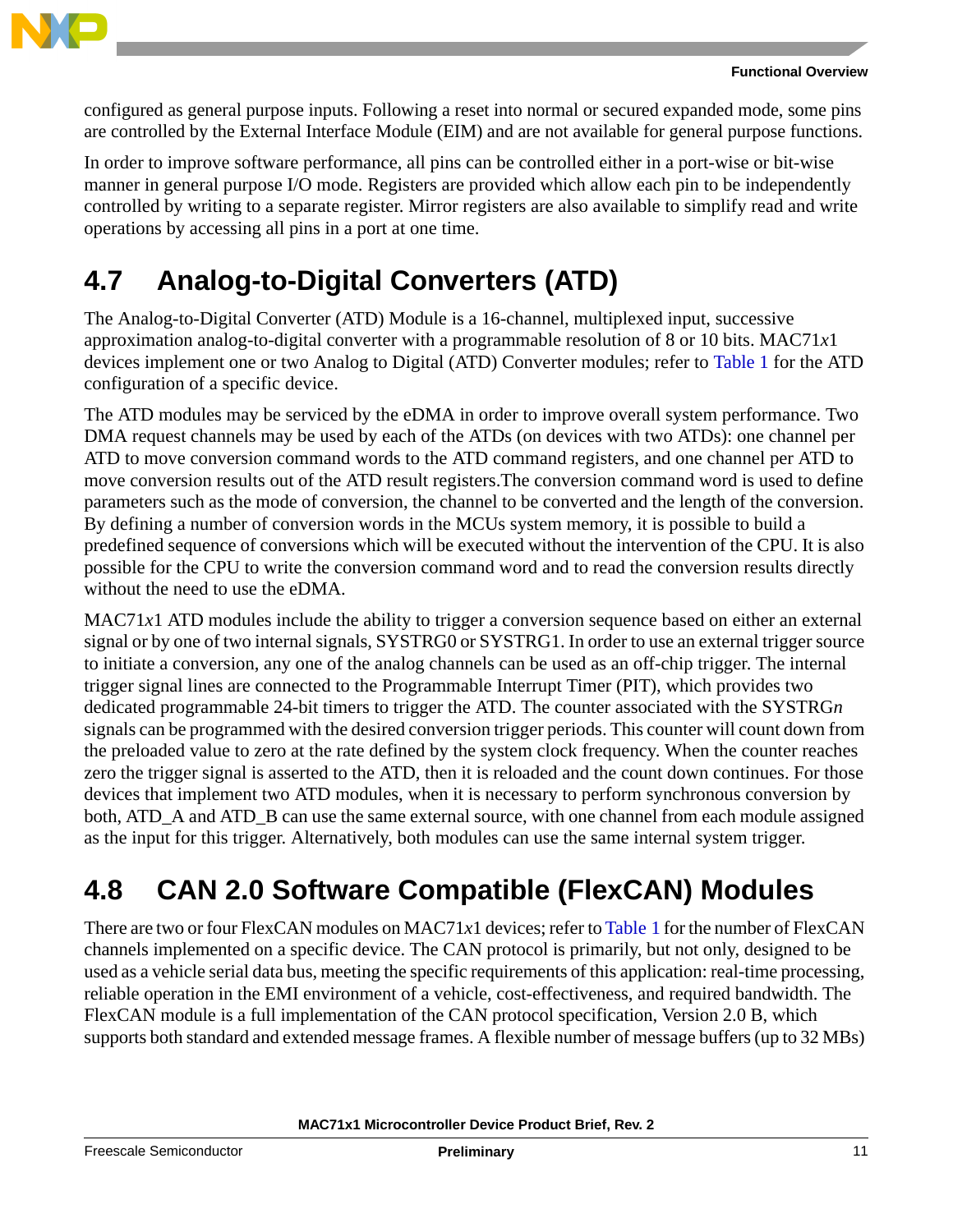

#### **Functional Overview**

is also supported, which are stored in an embedded RAM dedicated to the FlexCAN module (up to 544 bytes capability).

On MAC7100 devices, the clock source for the FlexCAN can be selected to be derived either from the PLL clock or the oscillator clock. The FlexCAN also implements a low pass filter which can be used to wake up the device when activity is detected on the bus, while also enabling rejection of bus noise to help eliminate instances of false wake. MAC7100 devices implement 32 mailboxes on each CAN module.

### <span id="page-11-0"></span>**4.9 Enhanced Modular I/O Subsystem (eMIOS)**

The Enhanced Modular I/O Subsystem (eMIOS) provides functionality to generate or measure time-based events. The eMIOS module implemented on MAC7100 family devices has 16 unified timer channels (UCs), each with a 16-bit counter. Each UC is identical and can be configured to provide a wide range of timer functions. The module implements 3 counter busses for inter-channel synchronization and sharing common time bases.

Each of the UCs has a single input/output signal associated with it, resulting in a module with 16 external signals available for the user. The eMIOS module can be independently disabled. Disabling the module turns off the clock to the module, although some of the module registers remain available to be accessed by the core via the peripheral bus.

### <span id="page-11-1"></span>**4.10 Serial Peripheral Interfaces (DSPI)**

MAC71*x*1 devices implement two (Deserial) Serial Peripheral Interface modules (DSPI). Only the SPI configuration is implemented in the MAC7100 family of devices. Each DSPI supports up to four peripheral chip select lines, offering selection of up to 4 external devices without external hardware, expandable to 16 with an external demultiplexer. One of the chip select signals can be used to provide a strobe for the other chip selects in order to eliminate decoding glitches generated when the chip selects change. This allows glitch-free selection of up to 8 external devices via external hardware.

The DSPI is implemented with separate transmit and receive FIFOs with a depth of up to four entries. These FIFOs can be accessed either by the CPU or the eDMA to enable queued operations to be performed. Each DSPI has a separate DMA request channel for the transmit and the receive sides of the module. For queued operations the SPI queues reside in system RAM external to the DSPI. Data transfers between the queues and the DSPI FIFOs are accomplished through the use of the eDMA controller or through host software. Each queue entry contains both configuration information and data, enabling fast baud rate and chip select switching between frames with no CPU overhead and no SPI channel dead time.

### <span id="page-11-2"></span>**4.11 Enhanced Serial Communications Interfaces (eSCI)**

There are three or four Enhanced Serial Communications Interfaces (eSCI) implemented on MAC71*x*1 devices. Refer to [Table 1](#page-1-0) for the number of eSCI channels implemented on a specific device. The eSCI provides full duplex, asynchronous, NRZ serial communication with remote devices, including other MPUs. The eSCI transmitter and receiver operate independently, although they use the same baud rate generator. The CPU monitors the status of the eSCI, writes the data to be transmitted, and processes received data. The enhancement offered by this module over other Freescale SCIs is the inclusion of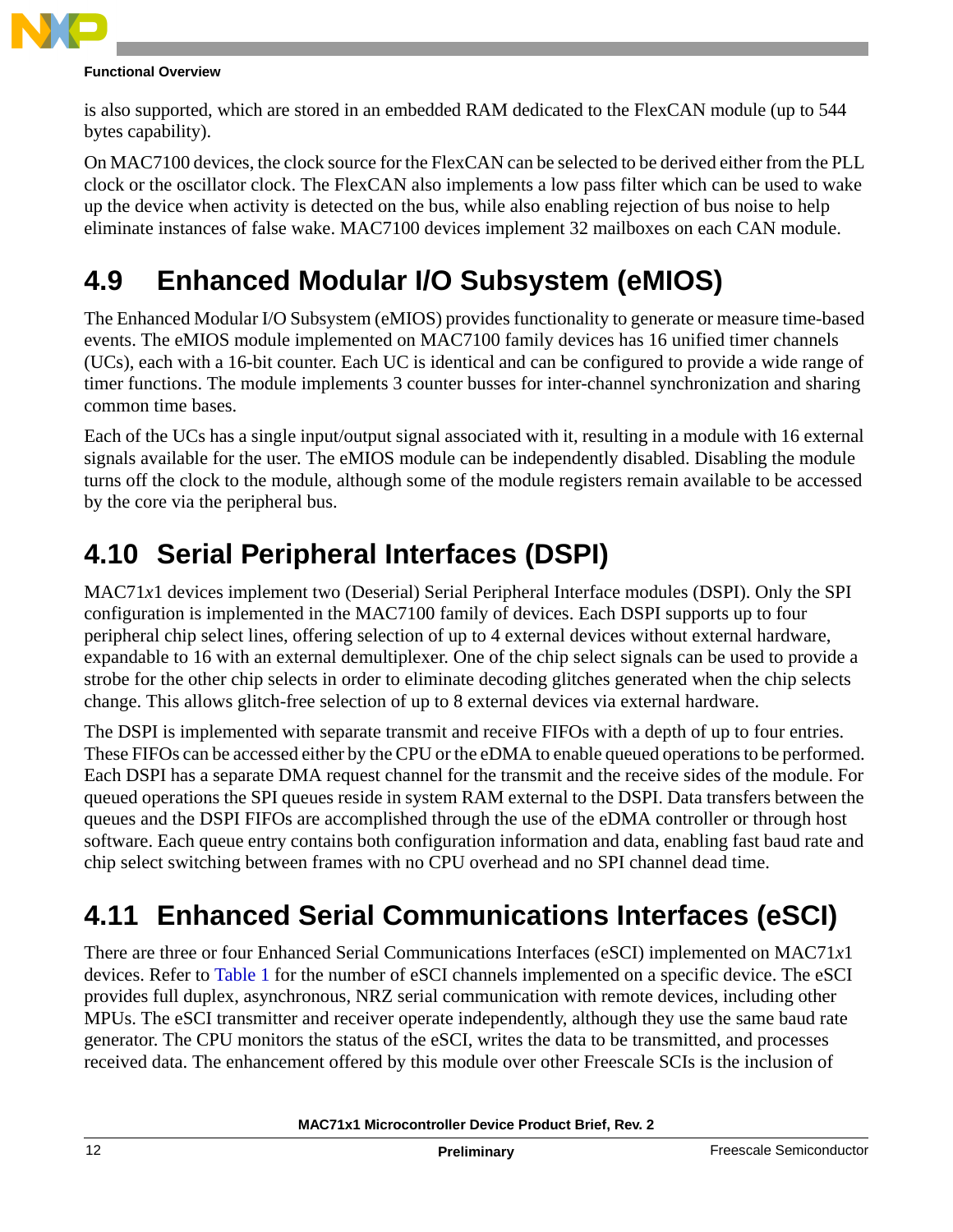

```
Functional Overview
```
additional features which support a Local Interconnect Network (LIN) bus master, and complies with the LIN 2.0 specification. LIN master mode enables handling message frames rather than individual data packets, thus significantly reducing interrupt overhead (for example, from 13 individual interrupts to one).

## <span id="page-12-0"></span>**4.12 Inter-Integrated Circuit (I<sup>2</sup>C) Bus Module**

The Inter-Integrated Circuit Bus ( $I^2C$  or IIC) is a two-wire bidirectional serial bus that provides a simple and efficient method of data exchange between devices. It minimizes the number of external connections between devices and does not require an external address decoder. The  $I<sup>2</sup>C$  bus is suitable for applications requiring occasional communications over a short distance between a number of devices. It also provides flexibility, allowing additional devices to be connected to the bus for further expansion and system development. The interface is designed to operate at up to 100 Kbps with maximum bus loading and timing. MAC7100 family devices are capable of operating at higher baud rates, up to a maximum of the module clock divided by 20, with reduced bus loading. The maximum communication length and the number of devices that can be connected are limited by the maximum bus capacitance of 400 pF.

### <span id="page-12-1"></span>**4.13 Periodic Interrupt Timer (PIT) Module**

The PIT is an array of timers that can be used to generate interrupts and trigger eDMA channels. It also provides a dedicated Real-Time Interrupt (RTI) timer, which runs on a separate clock and can be used for system wake-up from low-power modes.

The PIT provides eleven programmable timers offering a range of functions. All of the timers are 24-bit wide down-counters. Once zero is reached, a trigger can be generated, then the counter is reloaded with the start value and continues to be decremented. The value of the decrementer can be read at any time. The eleven timers provide one Real Time Interrupt (RTI), four general purpose timers, four eDMA trigger timers, and two timers used to trigger ATD conversions.

### <span id="page-12-2"></span>**4.14 Miscellaneous Control Module (MCM) and Cross-Bar Switch (XBS)**

The Miscellaneous Control Module (MCM) provides several control functions for the MAC7100 family Standard Product Platform (SPP), including program-visible information regarding configuration and revision levels, a reset status register, a software watchdog timer, wake-up control for exiting sleep modes, the control registers for the crossbar switch, and generic access error information for the processor core.

The software watchdog timer (SWT) is contained within the MCM and supports either interrupt or reset generation on the occurrence of a time-out event. The SWT also supports a windowed time period, requiring the writing of the watchdog key within a specified time window. The source for the SWT clock is controlled by the clock and reset generator module (CRG).

The MCM also configures the crossbar switch (XBS) address map to steer access to the crossbar slave ports in order to provide remapping operations. Following reset, the mapping is determined by the chip mode entered. Following reset the Flash, external bus, and RAM can be remapped as necessary.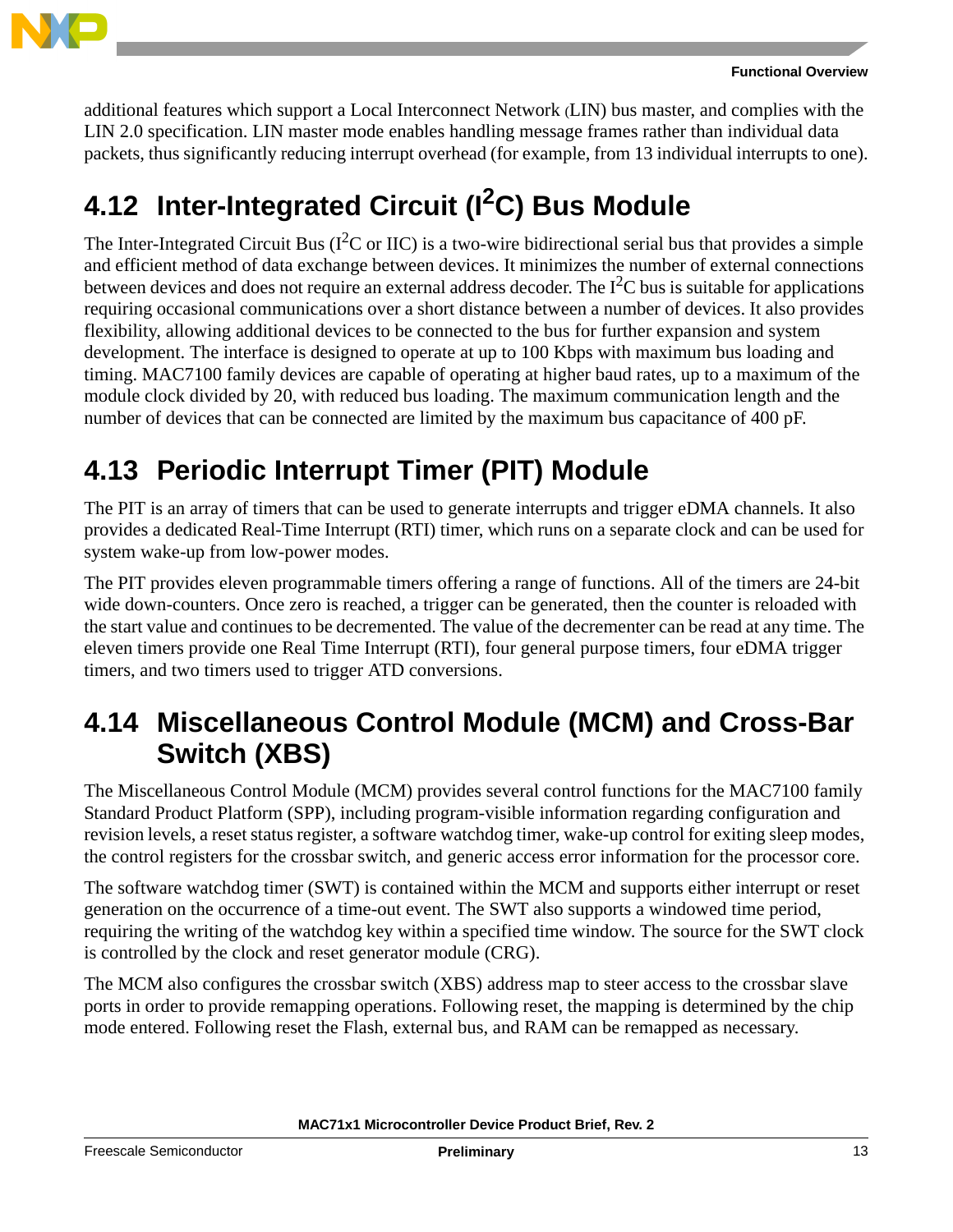

**Functional Overview**

### <span id="page-13-3"></span>**4.15 System Services Module (SSM)**

The SSM contains information on device configuration and the status of the eDMA controller.

### <span id="page-13-0"></span>**4.16 Voltage Regulator Module (VREG)**

The voltage regulator (VREG) module provides the internal voltage for the on-chip logic, which enables devices in the MAC7100 family to be supplied with a single 5V power supply source. The VREG module is a dual output voltage regulator providing two 2.5 V (typical) supplies that differ in the amount of current that can be sourced by each. The regulator input voltage range is from 3.3 V up to 5 V. In low-power modes of operation the voltage regulator output can be reduced in order to further assist with power saving. The VREG can also be shut down by connecting the  $V_{DD}R$  pin to  $V_{SS}R$ .

### <span id="page-13-1"></span>**4.17 System Clocks (OSC and CRG)**

The Pierce oscillator (OSC) coupled with the Clock and Reset Generator (CRG) provide the internal clock signals for the core and all peripheral modules. The system clock can be supplied to the MCU in several ways, enabling support for a range of system operating frequencies:

- From the oscillator, with a frequency set by an external, 16 MHz maximum, crystal reference
- From the on-chip phase-locked loop, using the oscillator clock as a reference
- From the PLL in self-clocking mode

The clock generated by the oscillator or the phase-locked loop (PLL) provides the main system clock frequency,  $f_{SYS}$ . The system clock is used throughout the device to drive the core and the memories. The IPS peripherals use a clock equal to  $f_{\text{SYS}} \div 2$ .

The program Flash memory is supplied by both  $f_{SYS}$  and  $f_{SYS} \div 2$ .  $f_{SYS}$  is used for access to the Flash controller, but the interleaved Flash arrays operate at half the system frequency to allow enough time to access the array, enabling the memory controller to achieve close to single-cycle access times.

The CAN modules may be configured to utilize either the peripheral clock  $(f_{SYS} \div 2)$  or the oscillator clock (OSCCLK). This allows the user to select the CAN clock based on the required jitter performance.

The Periodic Interrupt Timer (PIT) and Software Watchdog Timer (SWT) can be configured to run from the oscillator or the PLL generated clock. This allows these functions to continue to run during low-power operating modes if required.

### <span id="page-13-2"></span>**4.18 Development Support**

The MAC7100 family of devices offers debugging with the EmbeddedICE (E-ICE) and a NEXUS 2 Plus interface. EmbeddedICE offers debug features such as setting breakpoints or watchpoints, modifying and reading memory contents. EmbeddedICE uses the standard JTAG serial interface and Test Access Port (TAP) and is compatible with existing ARM tool chains. The NEXUS interface provides real-time program trace capability and also uses the JTAG port, while also providing an auxiliary port for additional debug capabilities. The auxiliary port can be provided in two pin positions depending on the device and package. In the 208 MAP BGA and 144 LQFP packages, it is possible for the NEXUS port to be available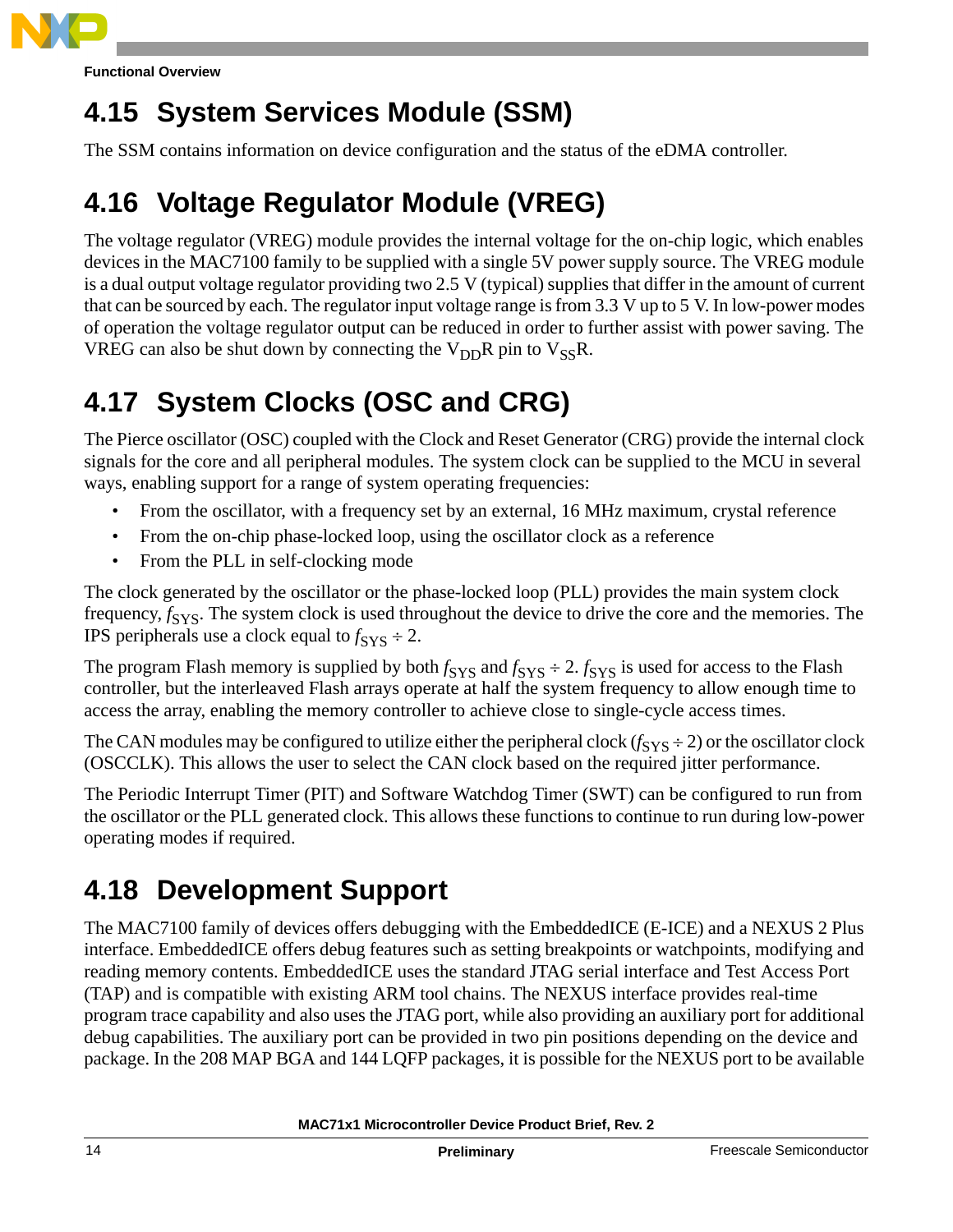

on either the low byte of Port A or the low byte of Port E. On smaller packages, the Nexus port is available only in the Port E position.

### <span id="page-14-0"></span>**5 Documentation and Ordering**

[Table 2](#page-14-1) lists the documents that provide a complete description of the MAC7100 microcontroller family and are required to design properly with devices in the family. Documentation is available from a local Freescale Semiconductor sales office or distributor, the Freescale Literature Distribution Center, or through the Freescale web site at http://www.freescale.com. [Figure 2](#page-14-2) shows an example orderable part number and description that is used to completely specify a MAC7100 family device.

<span id="page-14-1"></span>

| <b>Document Name</b>                                    | <b>Order Number</b> |
|---------------------------------------------------------|---------------------|
| MAC7100 Microcontroller Family Reference Manual         | MAC7100RM           |
| MAC7100 Hardware Specifications                         | <b>MAC7100EC</b>    |
| ARM Architecture Reference Manual (Second Edition)      | ARM DDI 0100E       |
| ARM7TDMI-S (Rev 4) Technical Reference Manual (Issue A) | ARM DDI 0234A       |
| LIN Specification 2.0                                   |                     |
| CAN protocol specification, Version 2.0 B               |                     |

#### **Table 2. MAC7100 Family Documentation**

<span id="page-14-2"></span>